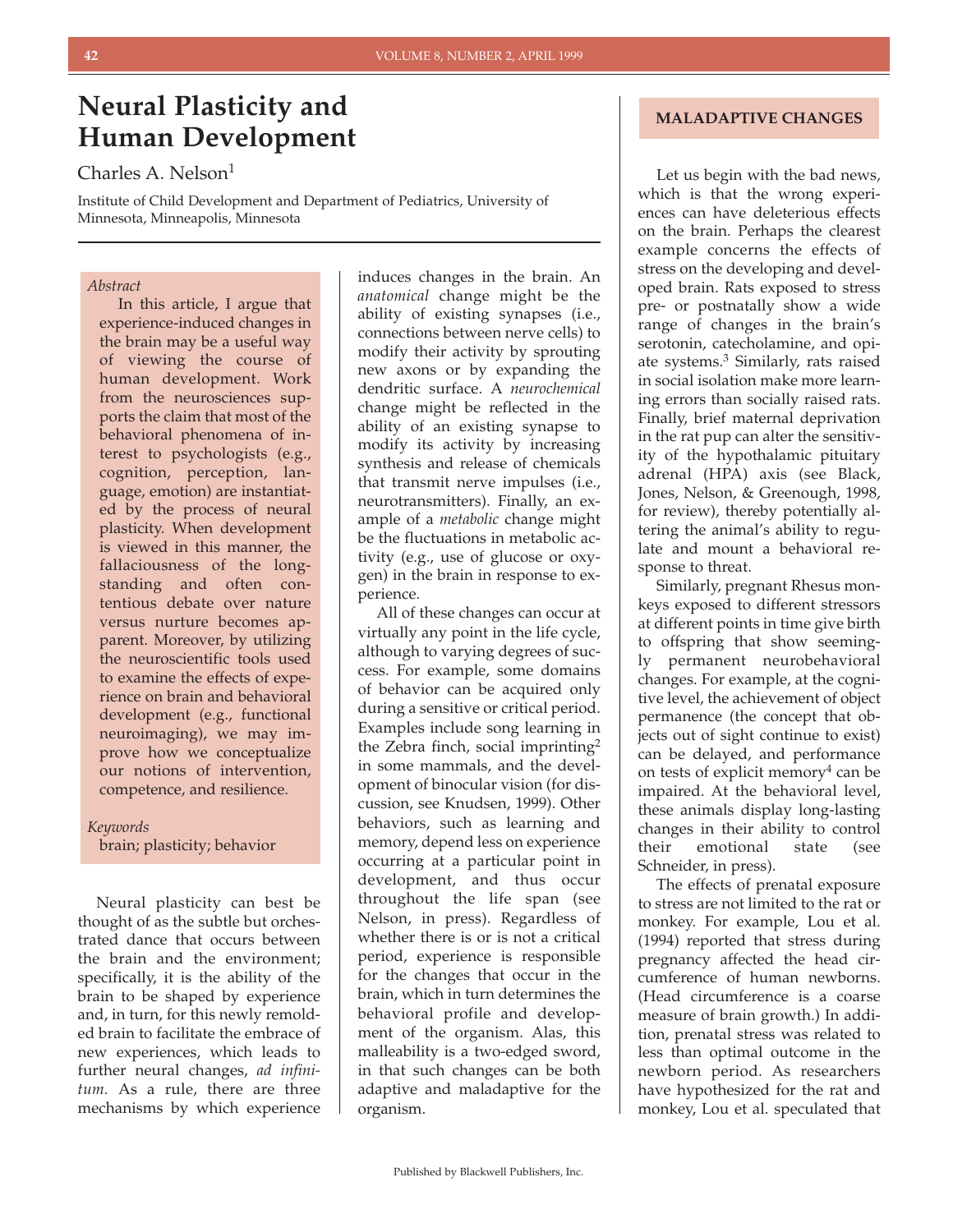the effects of maternal stress on fetal brain development might be mediated by stress hormones (glucocorticoids) circulating in the bloodstream. A similar mechanism has been proposed to account for the observation that adults who have survived abuse as children show reduced volume of the hippocampus (a brain structure important for explicit memory) and, correspondingly, impairments on memory tasks. In this case, glucocorticoids act toxically on the hippocampus, which is well endowed with glucocorticoid receptors (see McEwen & Sapolsky, 1995).

Overall, there is clear evidence that early or late exposure to stress can deleteriously affect a range of brain systems, and thus a range of behaviors. In this context, one may view stress as something akin to a psychological lesion that exerts its effects to varying degrees depending on what system is targeted, the age of the organism when the stress occurred, and whether there are protective or exacerbating factors that can moderate the effects.

### **ADAPTIVE CHANGES**

Having begun with the bad news, let us now turn to the good news, which is that being exposed to the "right" experiences can have beneficial effects on brain and behavior. Greenough and his colleagues have demonstrated that rats raised in complex environments (e.g., those filled with lots of toys and other rats) perform better than rats reared in normal laboratory cages on a variety of cognitive tasks (see Greenough & Black, 1992, for review). Correspondingly, the brains of these rats show improved synaptic contacts, and a greater number of dendritic spines. Even more impressive changes are observed in perceptual-motor tasks. For example, Black and

Greenough (see Black et al., 1998) required rats to learn complex motor coordination tasks and found the rats developed more synapses within the cerebellum, a brain structure important for performance of such tasks. Kleim, Vij, Ballard, and Greenough (1997) demonstrated that these changes can be long lasting.

Reorganization of the brain based on selective experience is not limited to the rat. For example, Mühlnickel, Elbert, Taub, and Flor (1998) have reported that adults suffering from tinnitus (ringing in the ears) show a dramatic reorganization of the region of the cortex that deals with hearing. This same group (Elbert, Pantev, Wienbruch, Rockstroh, & Taub, 1995) has also shown that in musicians who play string instruments, the region of the somatosensory cortex (the region of the brain that subserves the sense of touch) that represents the fingers of the left hand (the hand requiring greater fine-motor learning) is larger than the area that represents the right hand (which is used to bow), and larger than the left-hand area in nonmusicians. Finally, Ramachandran, Rogers-Ramachandran, and Stewart (1992) have observed similar findings in patients who have experienced limb amputation. The region of the somatosensory cortex that sits adjacent to the region previously representing the missing limb encroaches on this area. This, in turn, may account for why patients experience sensation in the missing limb (e.g., the forearm) when this new area (e.g., that representing the cheek) is stimulated (Ramachandran et al., 1992). Collectively, this work suggests that the adult human cortex can be reorganized based on experiences that occur relatively late in life.

What of plasticity during childhood? Tallal and Merzenich (Merzenich et al., 1996; Tallal et al., 1996) have speculated that in some children, difficulty in parsing ongoing speech into sound segments leads to difficulty discriminating speech sounds. These authors have reported improvements in both speech discrimination and language comprehension when such children are given intensive training in speech processing. Although the brains of these children were not examined, presumably changes at the level of the auditory-thalamo-cortical pathway were modified by this experience.

These are but a few examples of how the brain is modified by experience; many others, in various domains of functioning, and at various points in development, could be provided. This is not to say, however, that experience-induced changes are possible in all domains of behavior at all points in time. For example, there is evidence from studies of deprivation that children not exposed to normal caretaking environments during their first few years of life may suffer long-lasting changes in their socioemotional functioning (although some individuals show sparing or recovery of function that is quite remarkable). Similarly, we have known for many years that being able to see with only one eye in the first few years of life yields intractable deficits in binocular depth perception, and that prolonged linguistic deprivation yields similarly intractable long-term deficits in language, speech perception, or both. Even these cases, however, speak to the importance of experience, as without normative experiences normal development goes awry.

# **IMPLICATIONS OF WORK ON NEURAL PLASTICITY FOR BEHAVIORAL DEVELOPMENT**

The foregoing observations suggest that the "innate"-versus-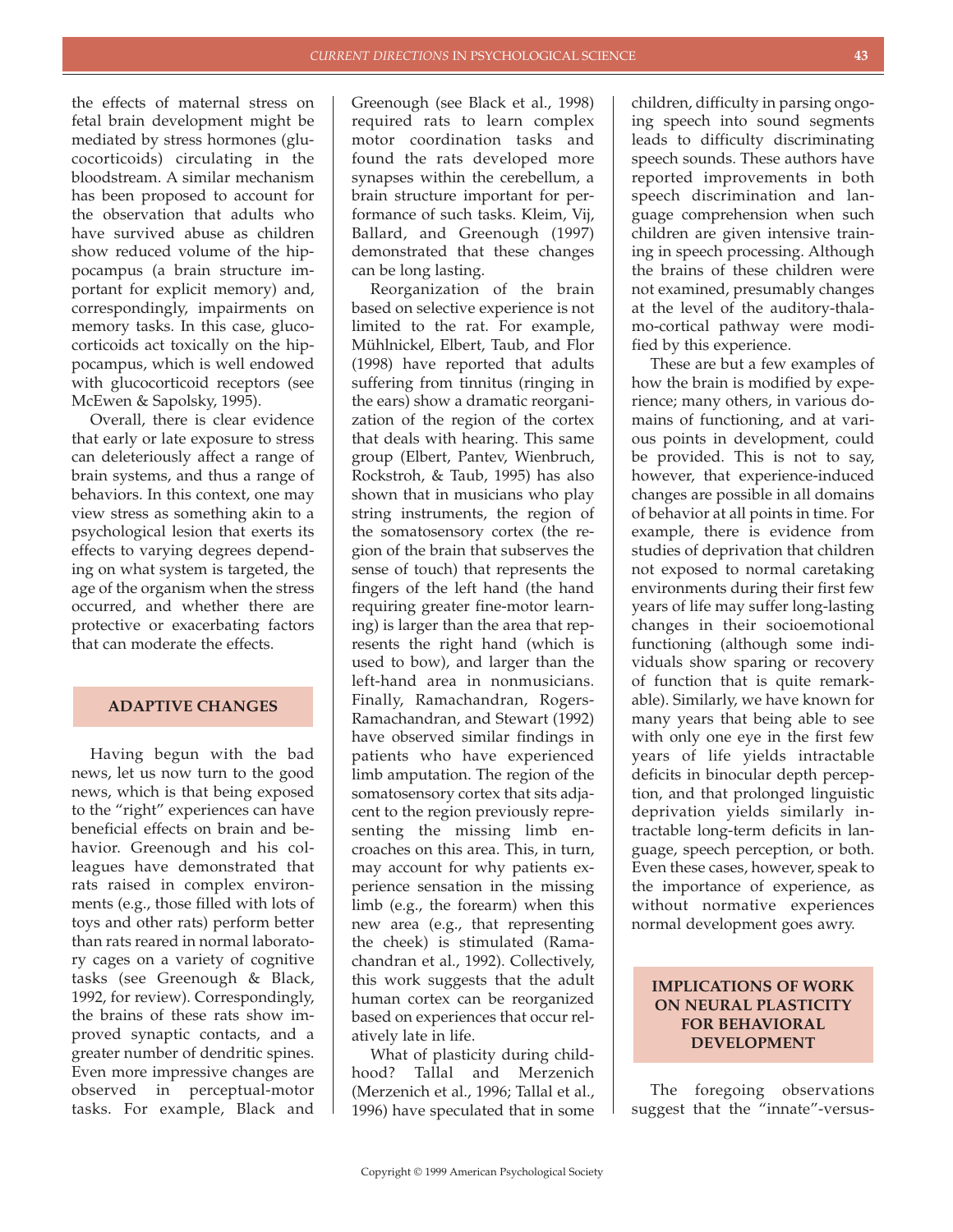"learned" debate is fallacious. An example from the literature on face perception illustrates this point (some aspects of language development may be another example). Some investigators have argued that face recognition is innate, by which they (presumably) mean that it develops without benefit of experience. However, we know that infants come into contact with faces as soon as they are born. Thus, it seems just as reasonable to argue that experience drives the development of the neural tissue (perhaps selected by evolutionary pressures, given the importance of face recognition in survival) that takes on this function and that this tissue becomes specialized rather quickly. (The brain structures responsible for face recognition in the adult are in the right temporal cortex and include the fusiform gyrus.) This process would allow the ability to recognize faces to appear early in development, but this is not the same thing as saying this ability is innate *qua* innate. Conversely, to argue that face recognition is "learned" does not do justice to the fact that such learning by default necessitates changes in the brain, which in turn alter which genes are expressed (i.e., activated). Even if one argues that an ability is "genetic" (although proving such a case would seem insurmountable without benefit of being able to specify the genes), gene expression is influenced by experience, and once experience occurs, the brain is altered, which in turn alters gene expression, and so on and so forth.

What are the practical implications of the approach I am advocating? Two come to mind. The first pertains to intervention. By understanding precisely how the brain is modified by experience, we can better identify the experiences needed to bring children back on a normal developmental

trajectory, or prevent them from moving off this trajectory. In addition, we can target our interventions more judiciously, rather than targeting the whole child. Finally, using the tools of the neuroscientist, we may be able to examine the brain before and after an intervention, and in so doing better determine where in the nervous system change occurred. For example, if damage to the auditorythalamo-cortical pathway appears to be responsible for some language-learning disorders, might noninvasive procedures such as event-related potentials (electrical activity generated by the brain in response to discretely presented events) or functional magnetic resonance imaging be used to (a) confirm or disconfirm this hypothesis and (b) evaluate the effectiveness (or lack thereof) of a given intervention and its effects on brain structure and function (see Nelson & Bloom, 1997)?

A second implication of the perspective advocated in this essay pertains to our understanding of competence and resilience. As work by Masten and Garmezy (Masten et al., in press) has shown, not all children reared in suboptimal conditions (including those at significant risk for psychopathology) move off a normal trajectory. Similarly, not all children who suffer frank brain damage experience disastrous outcomes. And, in both cases, many of those who do fall off a normal trajectory show some recovery even considerable recovery in some instances. Might we view those children who are otherwise at risk but do not show any deleterious effects as an example of neural sparing, and those who show some deficits followed by a return to a normal trajectory as an example of recovery of function? If so, can we identify how the brains of these children incorporated experience differently than

the brains of children who show no sparing or recovery of function? And can we evaluate these changes using the latest tools from the neurosciences?

# **CONCLUSIONS**

It is indisputable that some aspects of pre- and postnatal human development have their origin in the expression of genetic scripts conserved through evolution and expressed at key points in development. One example may be the prenatal expression of the genes that regulate the formation of body parts (i.e., homeotic genes); another may be the postnatal expression of genes (not yet identified) that lead to the cascade of hormonal changes that usher in puberty. Even in these cases, of course, experience may influence the outcome; for example, the presence of teratogens may corrupt the influence of the homeotic genes (e.g., thalidomide can cause limb deformities), and culture or other experiences can influence pubertal timing. These examples notwithstanding, the changes in behavior that occur over time and that are of most interest to behavioral scientists (e.g., changes in perception, cognition, social-emotional behavior) are likely mediated by experientially induced changes in the nervous system. Thus, it may serve us well to rethink how the brain develops and changes across the life span by considering the important role of experience in sculpting neural systems. In so doing, we may be able to shed some of the contentious history that has plagued our discipline for years (e.g., nature vs. nurture; innate vs. learned), and embrace new theoretical and empirical approaches to human development and brain function.